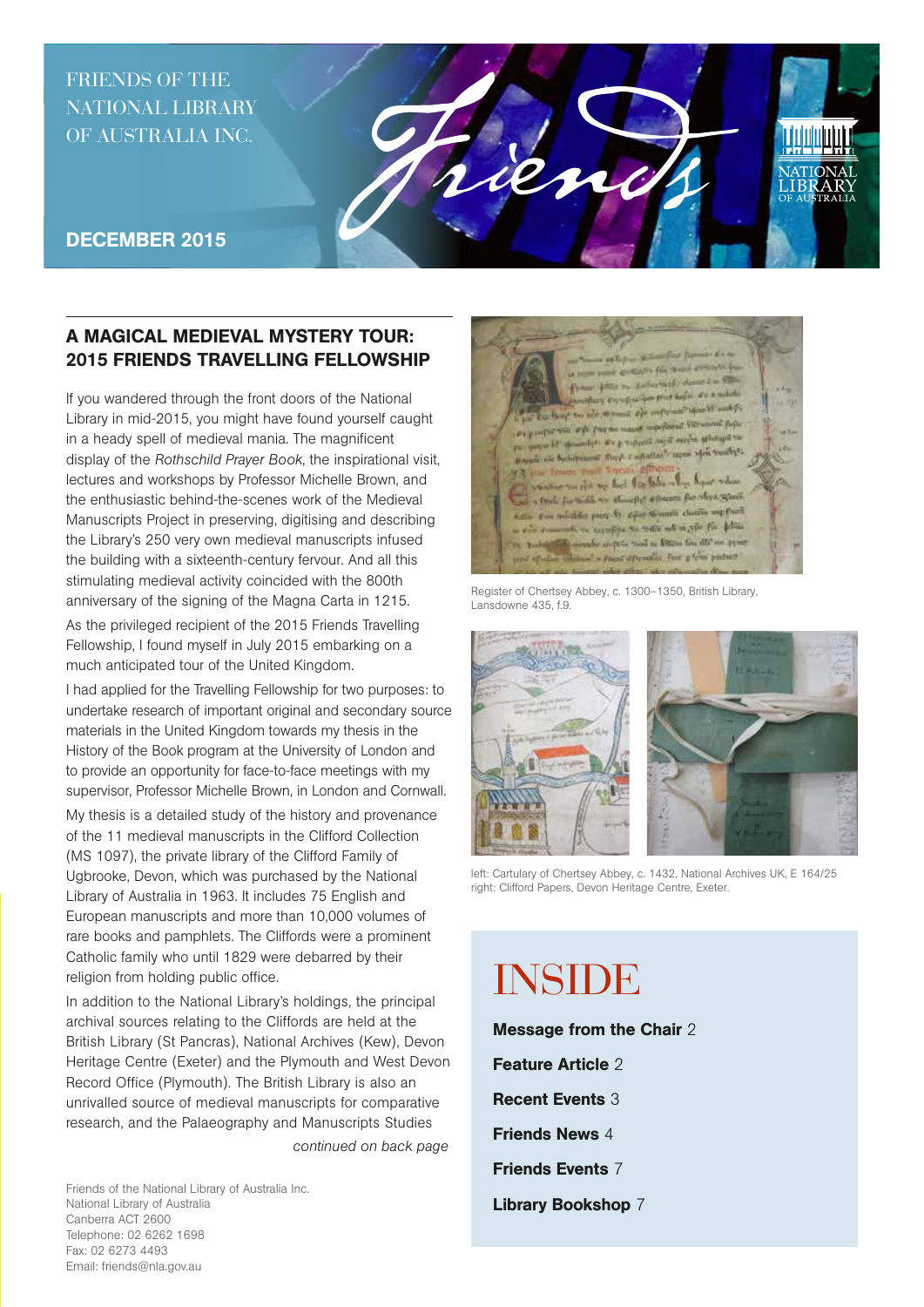#### MESSAGE FROM THE CHAIR



#### Dear Friends

December is usually a time for looking back and looking forward. During 2015, together we have continued to support the Library and we have enjoyed some wonderful events. Our thanks go to the Director-General and her staff for their generous assistance and I would like to make special mention of Sharyn O'Brien and Rosemary Walker in the Friends Office this year. Unfortunately, Sharyn and Rosemary have recently moved on to other positions, but I am delighted to welcome Kelli Turner as the acting Friends Executive Officer for the next 12 months, and Belinda Jessup as the new Friends Administration Assistant.

This year, your support has provided valuable artworks, Friends Fellowships and celebrations of Australian creativity and culture.

Our chief objective is to support the National Library of Australia and its great collections and resources. One of our priorities is to maintain and increase membership. Not only do we want to share the riches of the Library through our events, but annual membership fees are a major source of the income that funds our fellowships and ongoing Library support.

Have you thought of the gift of Friends membership for your own friends and family for Christmas, birthdays or even as a retirement present?

The committee looks forward to announcing our new and expanded Friends Benefits Program in the New Year. There are attractive concessions for purchases, season tickets and reciprocity benefits around Australia as well as in Canberra. To renew or give a gift membership, call the Friends Office on 02 6262 1551, email friends@nla.gov.au or visit us online at nla.gov.au/friends/join-the-friends-online.

Thank you for your interest, support and attendance this year and my very best wishes to you for the Christmas Season and the New Year.

*Robyn Oates*

### FEATURE ARTICLE

## Report from the 2015 Friends Creative Arts Fellow

The year is 1970. Thirty-four-year-old Australian composer Nigel Butterley has been commissioned to write an orchestral work for the royal visit in celebration of what would have incorrectly been called Captain Cook's 'discovery' of Australia's east coast. Written for an auspicious occasion, the work does not comfortably fit common associations of 'occasional music'. At a length of about 30 minutes, *Explorations* for piano and orchestra opens with 'one of the most audacious passages in all Australian music', to use Elliott Gyger's words. The work is severe and uncompromising, almost relentlessly avoiding the apparent mood of celebration, of 'occasion'. Rather than bowing down to our royal visitors, the piece stands proudly, confidently asserting itself with every note. And yet, despite its assurance, the title, *Explorations*, hints at something that is incomplete: a beginning, rather than an arrival.



Nigel Butterley, Chris Williams and Robyn Holmes at the workshop performance. Photo: Michael Hooper

It is audacious music, certainly, but 1970 is an audacious time for Australian cultural life. Preparations for the Sydney Opera House are reaching fever pitch, the Elizabethan Theatre Opera Company begins the decade under its new name, The Australian Opera, and, in anticipation of having our very own Opera House, The Australian Opera undertakes an audacious project of commissioning seven one-act operas from Australian composers. Nigel Butterley's opera for this project was inspired by the story of The Snow Queen, and had the working title, *The Desolate Kingdom*. It was, unfortunately, never completed. Each one of these seven operas, in various states of completion, or 'incompletion', represents a cultural history of beginnings, rather than arrivals. I imagine an alternative history for us in which the Sydney Opera House opened to a season of seven new operas by Australian composers performed by The Australian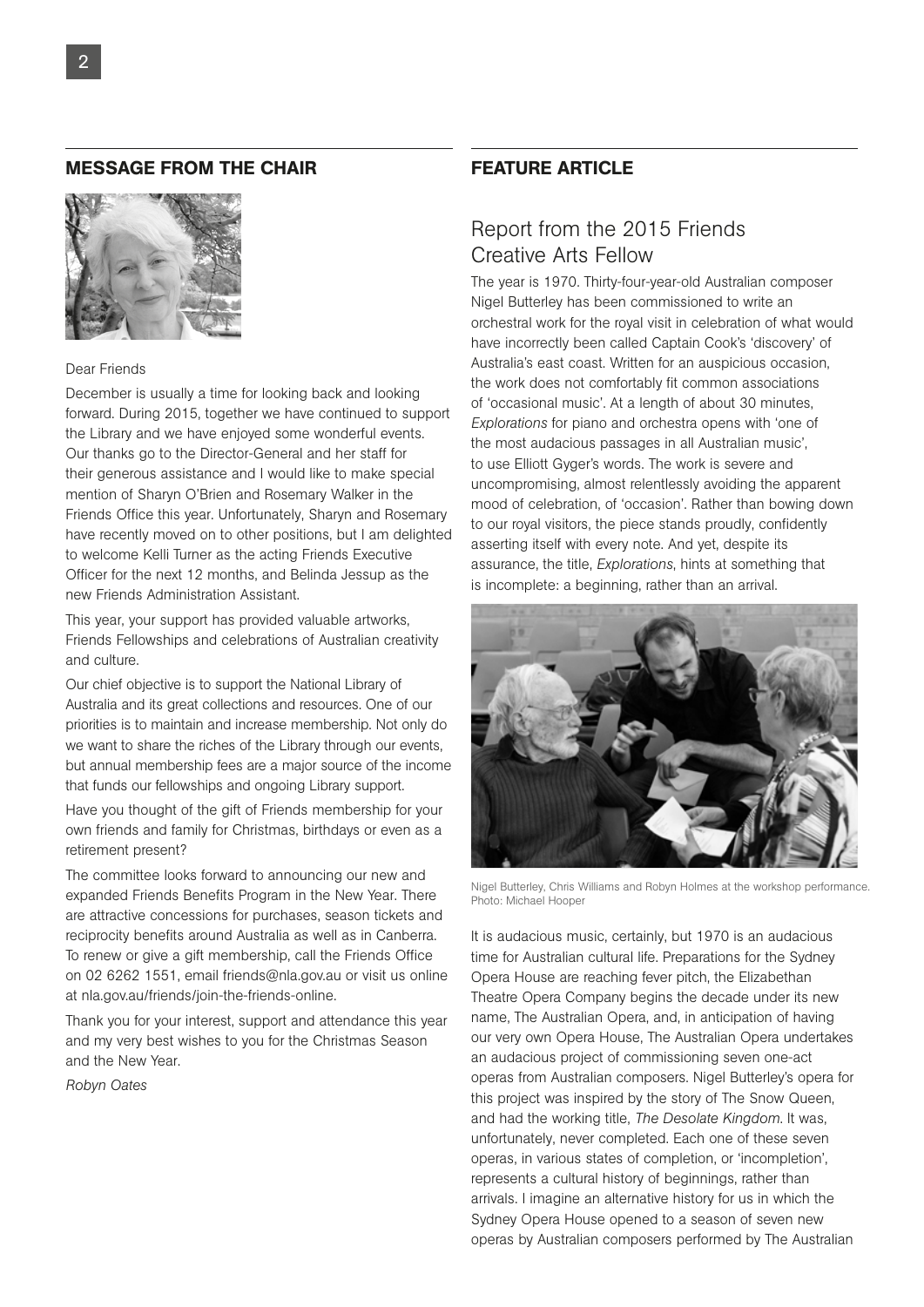Opera. Though my historical flight of fancy is just that, the failed project was admirably audacious.

The year is 2009. In preparing his papers for the National Library of Australia, revered 74-year-old Australian composer Nigel Butterley finds his manuscript for *The Desolate Kingdom*. It was written half a lifetime earlier. He doesn't remember writing so much music for the project all those years ago. In showing me the manuscript, he offhandedly remarks, 'I'm too old to do anything with this. If you ever want to do anything with it, it's yours'.



Chris Williams with performers at the workshop performance of *The Truth of the Flowers*. Photo: Michael Hooper

The year is 2015. I am sitting with 80-year-old Australian composer Nigel Butterley in the foyer of the National Library of Australia for the first performance of music from *The Desolate Kingdom*, unheard until now. I have arranged the orchestral score into a chamber ensemble as part of the Canberra International Music Festival. This venture is one part of the work I have been able to undertake through the inaugural Friends of the National Library of Australia Creative Arts Fellowship.

Later, I am sitting with Nigel Butterley, my teacher, mentor and friend of almost a decade. He is listening to the Sydney Chamber Opera performing a workshop of my own operatic scene. Together with my friend, Pierce Wilcox, we have reworked an incomplete scene from *The Desolate Kingdom* and made it our own, under the title *The Truth of the Flowers*. Of course, as a single scene, this too is incomplete for the moment—a beginning rather than an arrival—but I also have an overwhelming feeling that this is a point of arrival too, from a beginning 45 years ago. History doesn't always travel in straight lines, sometimes it comes in circles and I am tremendously proud and grateful for the extraordinary opportunity to join this circle, thanks to the Friends of the National Library of Australia.

*Chris Williams 2015 Friends Creative Arts Fellow*

## RECENT EVENTS

## Friends Annual General Meeting

The Annual General Meeting of the Friends of the National Library of Australia was held on Thursday 5 November.

After welcoming those present, Robyn Oates, Chair of the Friends Committee, began her report by thanking committee members for their contribution. The valuable work of the Executive Officer, Sharyn O'Brien, and the Administration Assistant, Rosemary Walker, was specially acknowledged as was the support of the Director-General, Anne-Marie Schwirtlich, and her dedicated staff.

Robyn described 2015 as another successful year for the Friends. Initially the membership dropped a little below 2,000, but the numbers are again increasing.

During the year, 40 functions were held, including a White Gloves evening, Coffee with a Curator, private viewings and the launch of two National Library publications: David Hill's *First Fleet Surgeon* and John Olsen's *My Salute to Five Bells*. A highlight was the celebration of the Friends quarter centenary, with an evening addressing the theme 'Why Libraries Matter'. The speakers were Don Watson, Marion Halligan and Omar Musa. To celebrate the occasion, the Friends presented the Library with two contemporary art works from the East Kimberley region.

Other noteworthy events were a joint lecture with the Australian Garden History Society, at which Sue Ebury spoke about the Medici Legacy and Renaissance Gardens in Italy, and a celebration of the 150th birthday of William Butler Yeats, in combination with the Friends of Ireland. Thanks were given to the Embassy of Ireland and Dr Richard Reid for their support of a most successful evening.

The Friends Book Club continued to meet monthly, as did the Reel McCoy Film Society (although film screenings will not be held in the Library from 2016). In an effort to diversify its activities, the Friends also initiated a Storytime for young readers, but this venture was not a success and was discontinued.

Robyn reported that during 2015 the Friends Committee undertook a thorough review of the structure, role and functions of the Friends. Full details of this review are included in this newsletter under Friends News.

Robyn also reported on the two fellowships funded by the Friends in 2015. The winner of the 2015 Creative Arts Fellowship was Chris Williams, a music scholar who proved a very enthusiastic recipient. He made very good use of the Library collections.

The recipient of the 2015 Friends Travelling Fellowship, Susan Thomas, provided a very entertaining report on her trip to the UK. This talk has been reproduced in part as the cover story of this newsletter.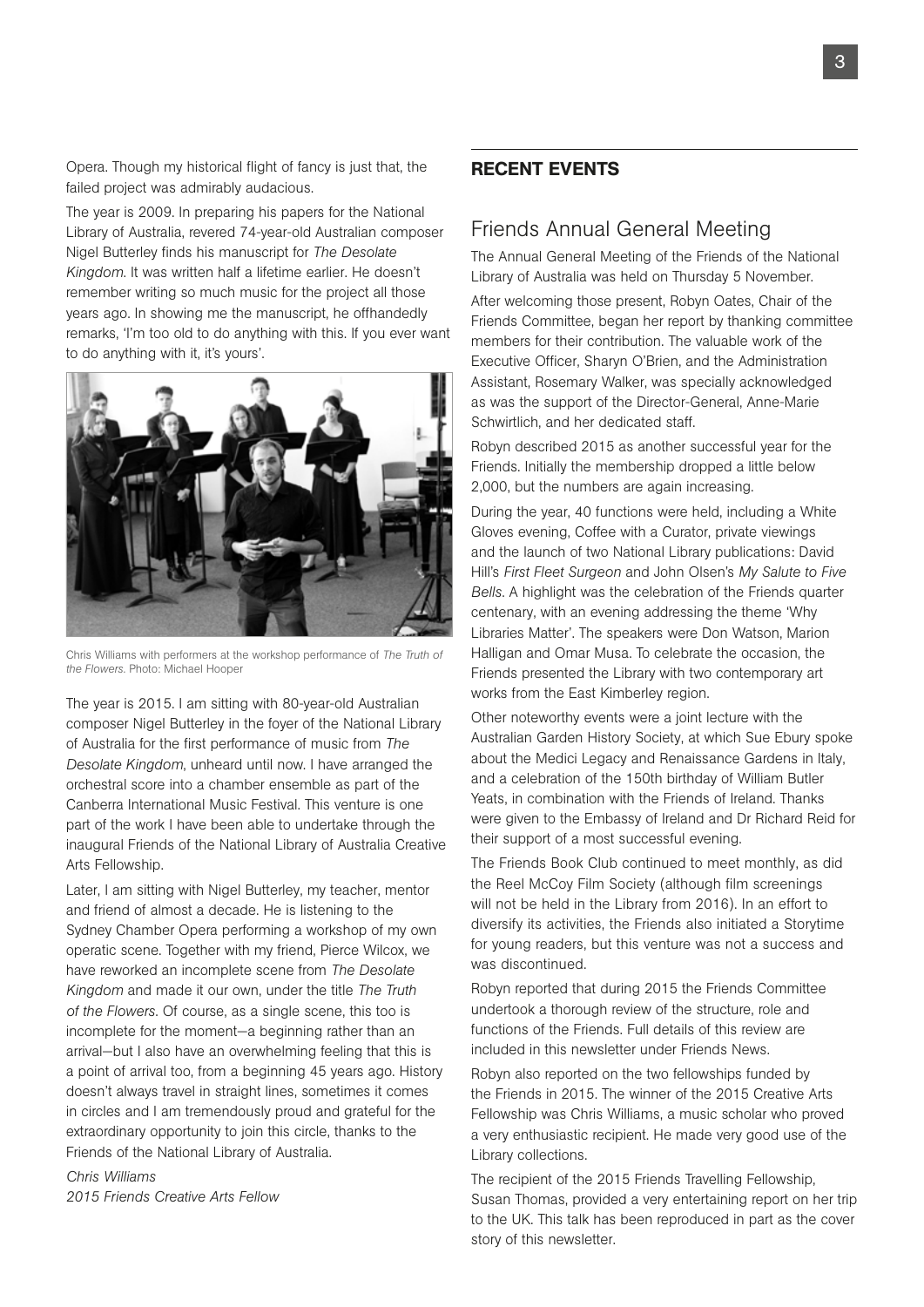The Treasurer, James Ferguson, presented the Friends audited financial statements for the year ending 30 June 2015. He reported that, while an operating deficit of \$34,540 had been recorded for the financial year, it was a deficit planned by the Committee, who had decided it was appropriate to use some of the accumulated cash reserves to purchase two artworks to donate to the Library and to fund a \$10,000 Creative Arts Fellowship. He also noted that cash reserves at 30 June 2015 were at \$132,630, still a most comfortable position.

The Chair then announced the two Friends fellowships for 2016. The Travelling Fellowship of \$12,000 was awarded to Monika Szunejko, who will travel to the UK and France to assess the applicability of linked data to a national bibliographical database. The Creative Arts Fellowship of \$10,000 was awarded to Micharne Cloughley, who will use the Library's collection to develop a play based on the life and work of oral historian, Hazel de Berg.

Robyn then presented the 2015 Friends Medal to Margaret Astbury. Details of Margaret's extensive contribution to the work of the Library appear in Friends News.

The meeting concluded with the election of the Friends Committee for 2016. Robyn thanked the outgoing Committee members: Joan Kennedy, Dennis Pearce, Dianne Parrey and James Sandry. The membership present approved the six nominations received for Committee positions, and Kathryn Cole, James Ferguson, Alan Ives, Geraldine Mackey, Robyn Oates and John Seymour were all reappointed to the Committee for 2016. The six remaining vacancies may be filled by the Committee by co-option of members at forthcoming meetings.

Copies of the Chair and Treasurer's reports and the audited financial statements for 2014–15 are available online at nla.gov.au/friends/corporate-documents.



Monika Szunejko and Robyn Oates.

### FRIENDS NEWS

#### 2015 Friends Medal

Congratulations to Margaret Astbury, who is the annual Friends Medal recipient for 2015. The medal is awarded to a staff member, a volunteer or a Friend for a significant contribution to the work of the National Library of Australia.



Margaret Astbury.

This medal has been awarded for Margaret's significant contribution to the National Library of Australia over many years. Margaret has generously given her time as a volunteer at the Library since 1999, working variously as an exhibitions guide, a behind-the-scenes guide and a front-of-house volunteer. She has also been the first point of contact for building art tours at the National Library and has guided many groups around the building, sharing her prodigious knowledge of the artworks.

Margaret has been a member of the Friends for many years and supported the activities of the organisation, particularly as a founding member and co-convenor of the Friends Book Club, which was formed in 2006.

Margaret loved the interaction between the Library staff, the volunteers and the public. She guided more than 40 exhibitions; one of the highlights was giving an impromptu personal tour to Dame Quentin Bryce and her sister, who had just popped into the Library for a look around.

In the 1960s, she watched the current building being erected beside the lake. Later, her work as a volunteer guide fostered her love of history. This learning has fed into her reading and travel. Margaret intends to do her own research now, so she will continue to be a member of the vast Library family. She said she has enjoyed every moment of her time as an NLA volunteer and here is her advice to us all: wherever you travel, make a point of taking a guided tour—it is well worth the effort.

*Robyn Oates*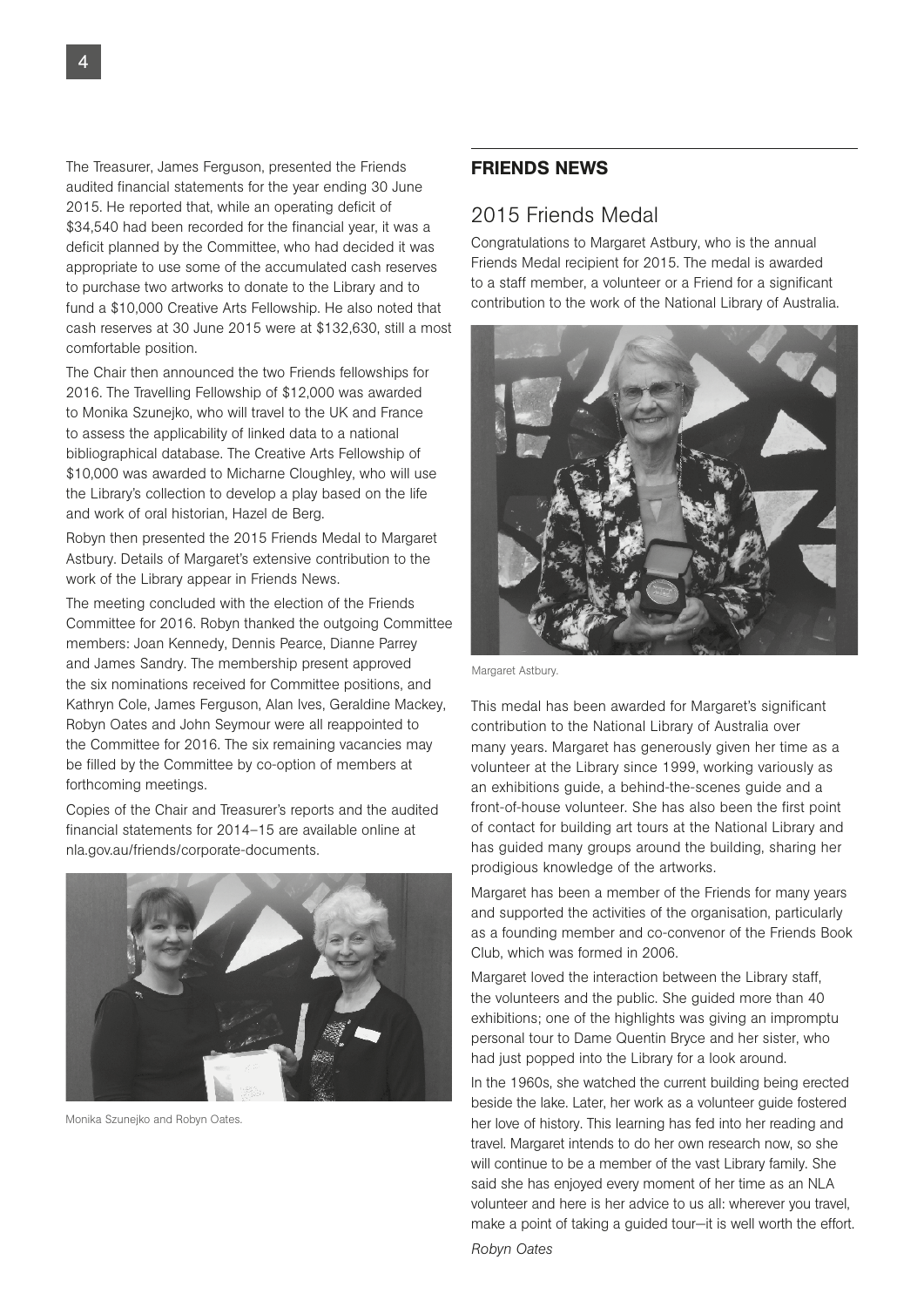

2016 Friends Committee: (l-r) Cathy Pilgrim, Anne-Marie Schwirtlich, Jenny Oates, Robyn Oates, Kathryn Cole, John Seymour, Alan Ives, Gary Kent, Kelli Turner, Kathryn Favelle, Alan Kerr, Geraldine Mackey.

## 2016 Friends Committee

The 2016 Friends Committee was appointed at the AGM on 5 November, with several additional members being co-opted at the first meeting of the new Committee on 17 November. Members of the 2016 Committee are:

| Chair                                           | Robyn Oates               |
|-------------------------------------------------|---------------------------|
| Deputy Chair                                    | Kathryn Cole              |
| Treasurer                                       | James Ferguson            |
| Newsletter editor                               | John Seymour              |
| <b>Members</b>                                  | Anne Davis                |
|                                                 | Alan Ives                 |
|                                                 | Gary Kent                 |
|                                                 | Alan Kerr                 |
|                                                 | Geraldine Mackey          |
|                                                 | Ingrid Moses              |
|                                                 | Jenny Oates               |
| NLA Representatives                             | Anne-Marie Schwirtlich AM |
|                                                 | Cathy Pilgrim             |
|                                                 | Kathryn Favelle           |
| Executive Officer & Public Officer Kelli Turner |                           |

## Future Directions for the Friends

During 2015, the Management Committee of the Association of the Friends of the National Library of Australia has been reviewing its structure, role, objects, functions and operations to ensure that they remain appropriate to the purposes of the Friends and to the needs of the National Library. Similar reviews have been undertaken in past years.

As a first step, the Committee examined the structure and functions of a number of kindred Friends organisations in the ACT and in NSW and Victoria. Secondly, the Committee sought the views of the Library as to its role and effectiveness in managing the affairs of the Friends Association—in particular its implementation of the objects of the association.

Following consideration of its examination and the Library's response, the Committee decided that the objects, which are broadly expressed, should not be altered as they provide maximum flexibility for the Committee to carry out its role. Further, the Committee agreed that its structure (that of being incorporated separately from the Library) continues to be most appropriate as it allows the Friends, through the work of the Committee, to best achieve the association's objects.

The Committee agreed that in order to achieve the objects it will:

- 1 support the aims and objectives of the National Library of Australia through, in particular;
	- a establishing fellowships;
	- b supporting projects;
	- c organising and promoting events in association with the Library;
	- d publicising Library collections and activities; and
	- e promoting and advancing the Library as a national institution.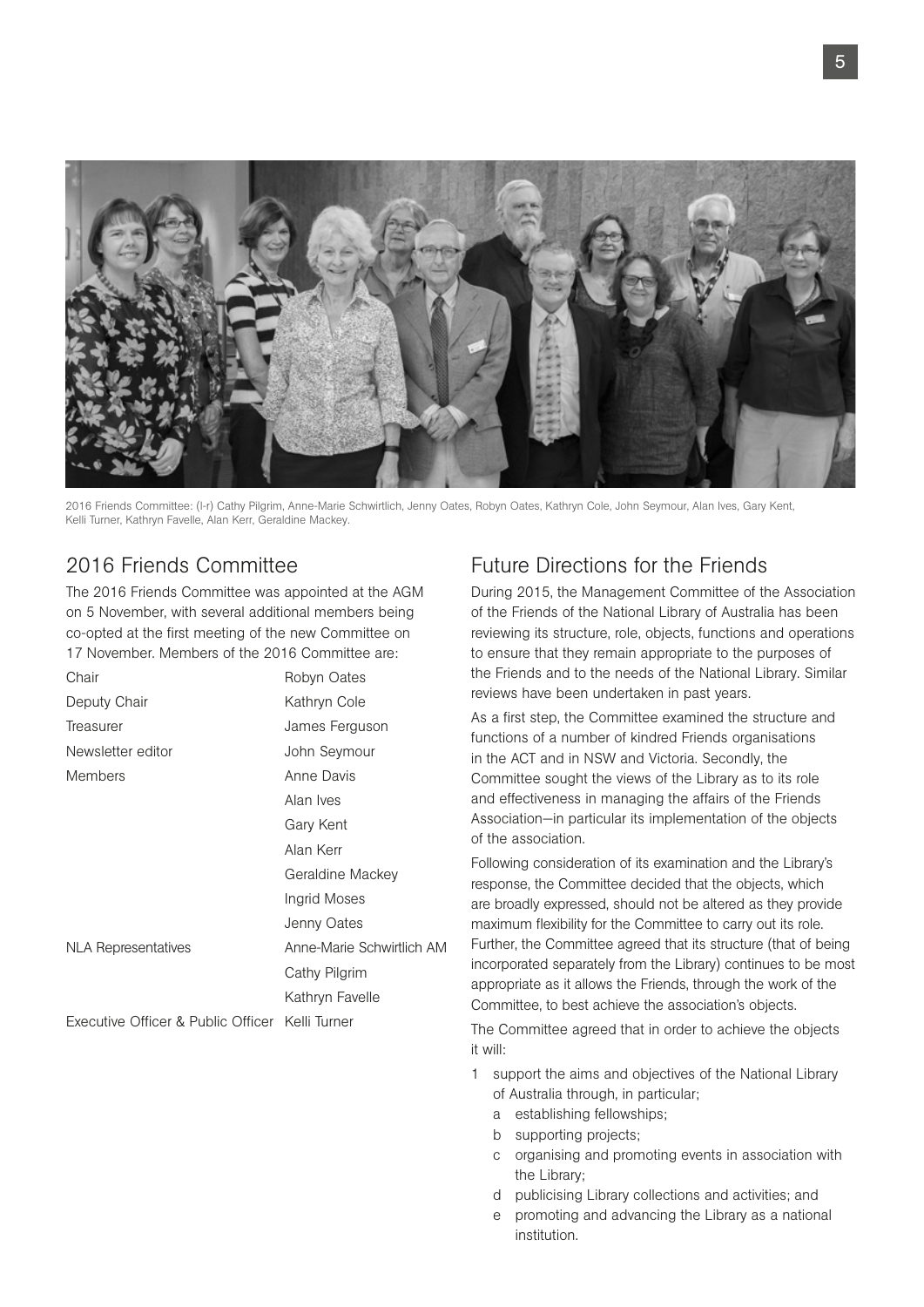- 2 promote membership of the association as a means of supporting the Library.
- 3 secure the provision of benefits to members compatible with the objects of the association through:
	- a organising events;
	- b securing discounts for members on goods and services; and
	- c arranging with the Library for the provision of a lounge for the exclusive use of members.

The Committee further decided that in order to better utilise its resources in performing its functions it should hold meetings every two months with ad hoc face-to-face or email meetings at other times if necessary; existing sub-committees will continue to meet as required.

In the past, the Committee has each year organised a large number of events for members, some of which have not been well attended or profitable. At times these events have competed for an audience with events run by the Library. The Committee has therefore decided that in future it should concentrate on organising fewer, more specialised and distinctive events, such as the White Gloves evenings and Coffee with a Curator. These will continue. In addition, the Friends will, as in the past, arrange special lectures and book launches and will support two fellowships.

The other recommendation resulting from the review was that the benefits of membership of the Friends should be enhanced. The Committee has acted on this recommendation and details of the new benefits that Friends will enjoy from 2016 are set out below.

For those wishing to review the Friends Rules of Association, a copy can be accessed online at nla.gov.au/friends/ corporate-documents.

## Improved Membership Benefits for Friends

We are pleased to announce that the membership benefits available to Friends of the National Library of Australia have now been expanded, and hope that you will be able to take advantage of some of the benefits that have been negotiated.

Friends members are now entitled to a 15 per cent discount on all online ticket purchases to National Library of Australia events. We know this discount will appeal to many members and, combined with existing discounts offered by the Bookshop and Bookplate, will ensure the price of membership offers real value for money.

As well as confirming, and in some cases expanding, arrangements with existing partners, we are delighted to welcome many new partner organisations. Some of our new partners include:

- TFE Hotels
- *The Monthly*
- *Griffith Review*
- National Library of New Zealand
- Musica Viva
- Alliance Française de Canberra
- The Clubhouse at Hyatt Hotel Canberra

A brochure detailing the new benefits to members is enclosed with this newsletter. Details are also available on our website at nla.gov.au/support-us/benefits-of-friendsmembership.

## Friends Discount Code for NLA Events

To claim your 15 per cent discount on ticketed National Library events, bookings must be made online at nla.gov.au/bookings and the discount code CELESTIAL1 entered when booking. This code is valid from 1 December 2015 to 29 February 2016.

## Christmas Closure

The Friends office will be closed from 12 noon, Friday 18 December, to 9 am, Monday 11 January. Friends staff and Committee members wish all our members a very happy Christmas and look forward to seeing you again in the new year.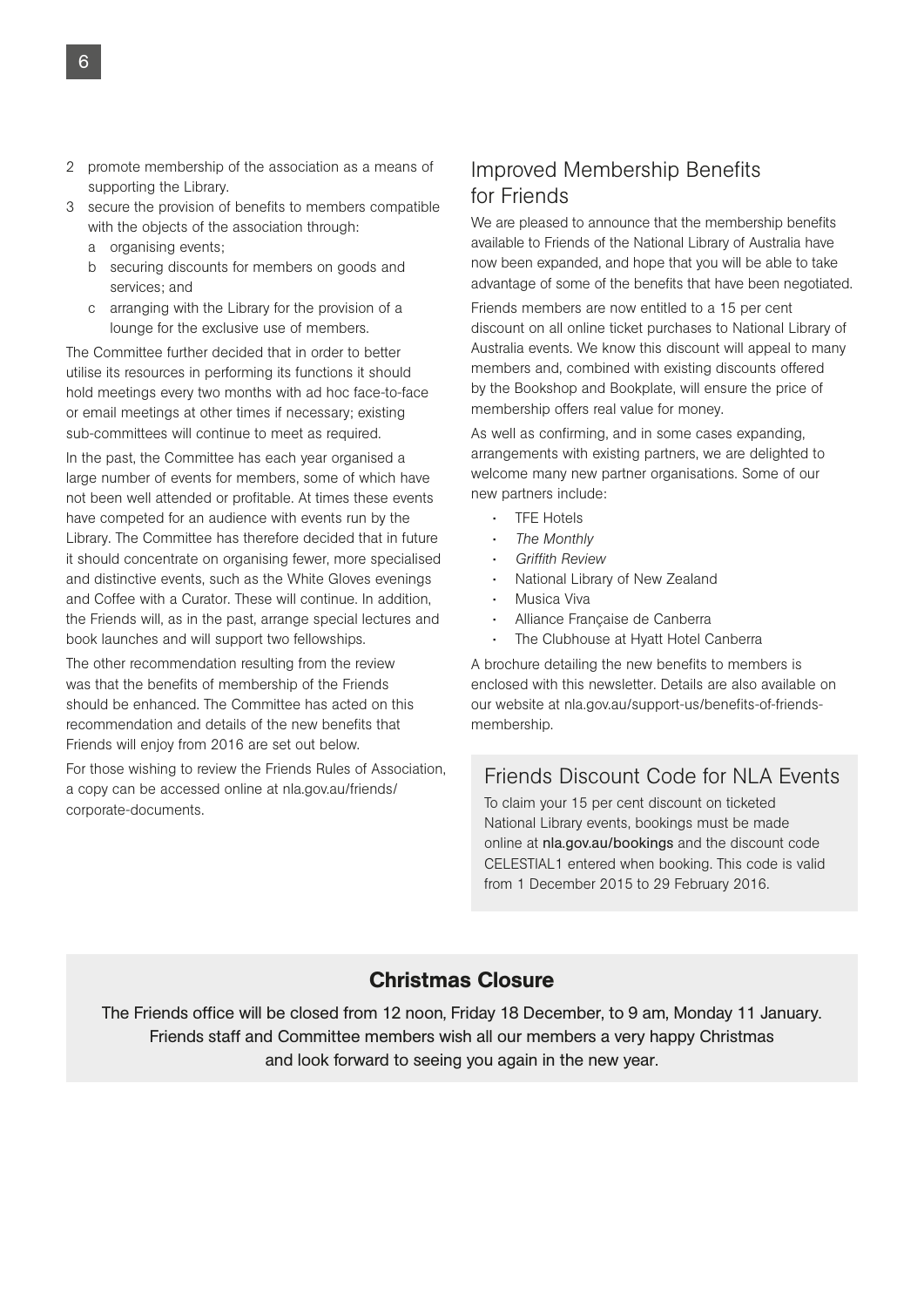### FRIENDS EVENTS

**Bookings** for all Friends events may be made online at nla.gov.au/bookings/friends, through the Friends Office on 02 6262 1698 or by emailing friends@nla.gov.au.

**Cheque payments**, made payable to 'The Friends of the National Library of Australia', should be posted to Friends of the National Library, National Library of Australia, Canberra ACT 2600.

**Cash payments** may be dropped off at the National Library Bookshop during opening hours, and must be delivered in an unsealed envelope, with your name, event name and the dollar amount written on the envelope. These will then be passed on to the

Friends Office.

 For details of other National Library events, please refer to the Library's *What's On* guide or visit nla.gov.au/events.

## Friends Exclusive Viewing

#### *Celestial Empire: Life in China, 1644–1911*

Join us for an exclusive members-only viewing of the Library's new exhibition, featuring an introductory lecture by exhibition curator, Dr Nathan Woolley.

Friday 22 January, 6 pm Theatre and Exhibition Gallery, \$30 Friends (includes light refreshments) Bookings: nla.gov.au/bookings/friends or 02 6262 1698

## Book Club

A monthly literary discussion, for members only. Tuesday 19 January (note earlier than usual date) *The Buried Giant* by Kazuo Ishiguro

Tuesday 23 February *The Garden of Evening Mists* by Tan Twan Eng

Tuesday 29 March *One Life: My Mother's Story* by Kate Grenville

6.15 pm Friends Lounge, free Bookings not required

## GIVE THE GIFT OF FRIENDSHIP

Give someone special a gift that will last the whole year with a gift membership to the Friends of the National Library. Not only will you be supporting the Friends and the Library, but your gift recipient will be able to enjoy exclusive behind-the-scenes visits, discover collections that reveal our unique heritage and experience one of the world's great libraries.

Friends of the Library enjoy exclusive access to the Friends Lounge, located on Level 4. This lounge features seating areas, a dedicated eating space and panoramic views of Lake Burley Griffin.

Other benefits include:

- discounts on National Library event tickets purchased online;
- discounts at the National Library Bookshop and at selected booksellers;
- discounts at the Library's cafes, Bookplate and Paperplate;
- invitations to Friends-only events; and
- quarterly mailing of the Friends newsletter, *The National Library of Australia Magazine* and *What's On*.

#### SPECIAL OFFER

Purchase a gift membership from 1–17 December 2015 and receive a free pack of 8 Thesaurus gift cards.



To arrange a gift membership, contact the Friends office on 02 6262 1698 or visit our website: nla.gov.au/friends.

## Library Bookshop—Special Offer for Friends

This code is valid from 1 December 2015 to 29 February 2016.



In conjunction with the Library's Bookshop, the Friends are pleased to announce a special offer for members who make a purchase using the Library Bookshop website. For any purchase made between 1 December 2015 and 29 February 2016, Friends will receive a free copy of *Little Treasures: Bookplates*. This offer is in addition to the usual Friends discount and any other offers advertised on the Library Bookshop website.

To claim your free copy of *Little Treasures: Bookplates* and your 15 per cent discount with all online purchases, use the promotional code FR15DEC15 at checkout.